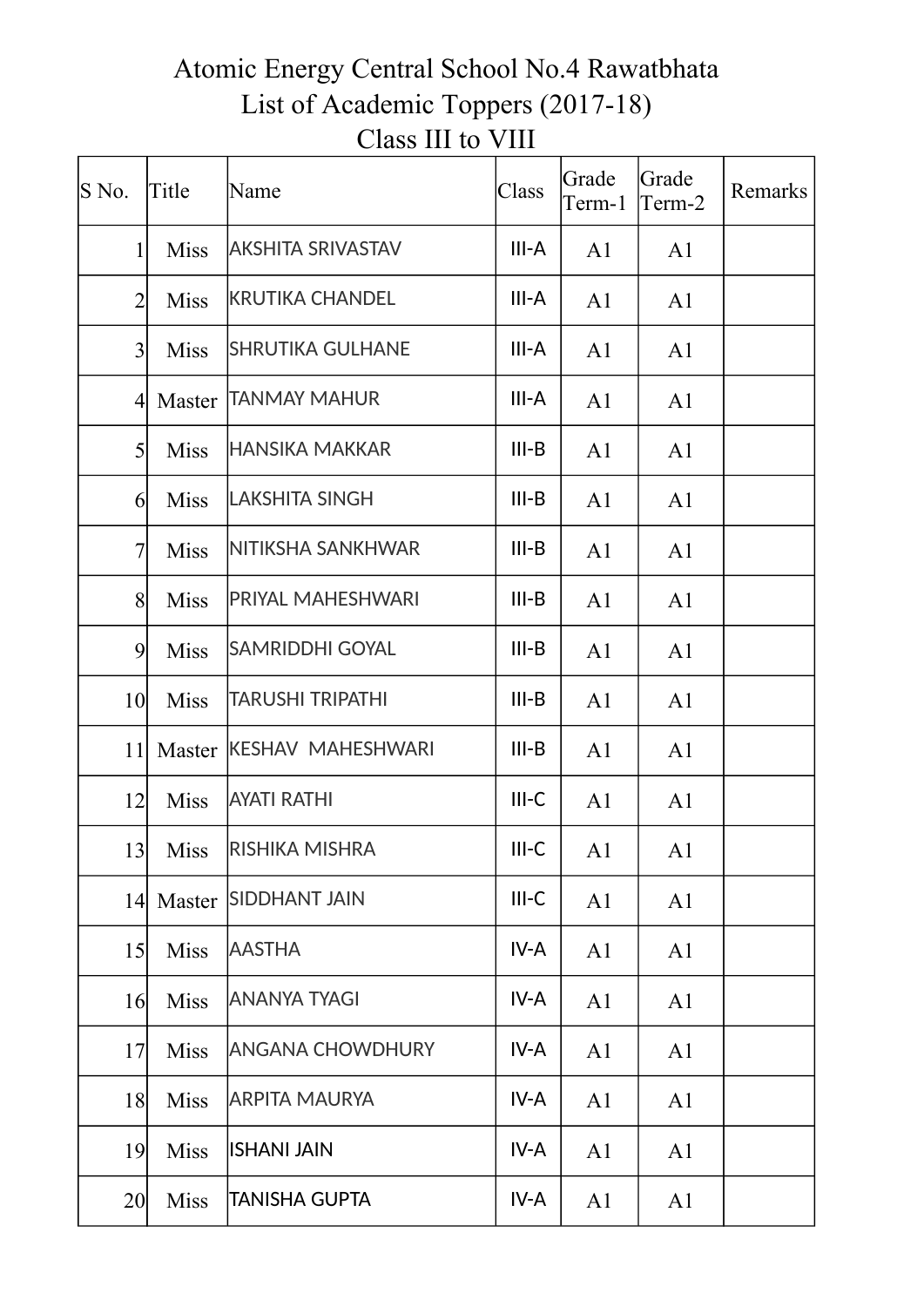| S No. | Title       | Name                              | Class  | Grade<br>Term-1 | Grade<br>Term-2 | Remarks |
|-------|-------------|-----------------------------------|--------|-----------------|-----------------|---------|
| 21    |             | Master   ASTITVA SINGH            | IV-A   | A <sub>1</sub>  | A <sub>1</sub>  |         |
| 22    |             | Master   DIVYANSH GUPTA           | IV-A   | A <sub>1</sub>  | A <sub>1</sub>  |         |
| 23    |             | Master   EKANSH MANGAL            | IV-A   | A <sub>1</sub>  | A <sub>1</sub>  |         |
| 24    |             | Master  HARDIK VERMA              | IV-A   | A <sub>1</sub>  | A <sub>1</sub>  |         |
|       |             | 25  Master   BHAGYARAJ SINGH HADA | $IV-B$ | A <sub>1</sub>  | A <sub>1</sub>  |         |
| 26    |             | Master   PIYUSH DHAKAR            | $IV-B$ | A <sub>1</sub>  | A <sub>1</sub>  |         |
| 27    |             | Master   VIDHAAN JAIN             | $IV-B$ | A <sub>1</sub>  | A <sub>1</sub>  |         |
| 28    | <b>Miss</b> | <b>ANANYA DHAKAR</b>              | $IV-C$ | A <sub>1</sub>  | A <sub>1</sub>  |         |
| 29    | <b>Miss</b> | AVANTIKA JAIN                     | $IV-C$ | A <sub>1</sub>  | A <sub>1</sub>  |         |
| 30    | <b>Miss</b> | <b>KIRTI YADAV</b>                | $IV-C$ | A <sub>1</sub>  | A1              |         |
| 31    | <b>Miss</b> | MIRAL SHAKYA                      | $IV-C$ | A <sub>1</sub>  | A <sub>1</sub>  |         |
| 32    | <b>Miss</b> | SHUMAYLA KHAN                     | $IV-C$ | A <sub>1</sub>  | A <sub>1</sub>  |         |
| 33    | Miss        | <b>SONAKSHI MEENA</b>             | $IV-C$ | A <sub>1</sub>  | A <sub>1</sub>  |         |
|       |             | 34 Master KAUSTUBH SINGH          | IV-C   | A <sub>1</sub>  | A1              |         |
|       |             | 35 Master   PRANEEL DEBNATH       | $IV-C$ | A <sub>1</sub>  | A <sub>1</sub>  |         |
|       | 36 Master   | <b>PRATHVI RAJ SINGH</b>          | IV-C   | A <sub>1</sub>  | A <sub>1</sub>  |         |
| 37    | <b>Miss</b> | ANUSHRI MAHESHWARI                | V-A    | A <sub>1</sub>  | A <sub>1</sub>  |         |
| 38    | <b>Miss</b> | VILINA LOHAR                      | V-A    | A <sub>1</sub>  | A <sub>1</sub>  |         |
| 39    | <b>Miss</b> | YUKTA RATHODIA                    | V-A    | A <sub>1</sub>  | A <sub>1</sub>  |         |
| 40    |             | Master  NIANK JAIN                | V-A    | A <sub>1</sub>  | A <sub>1</sub>  |         |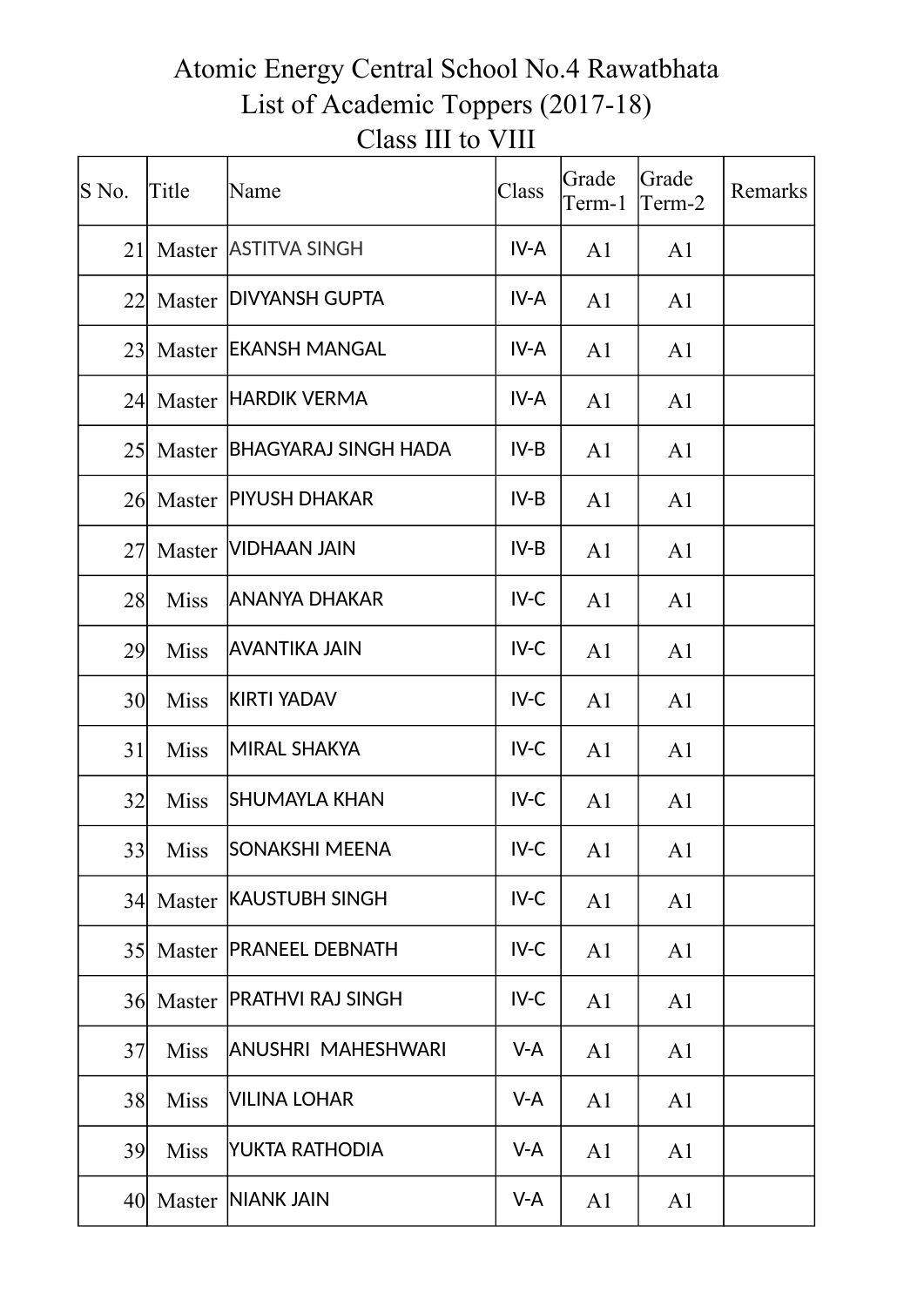| S No.           | Title         | Name                         | Class   | Grade<br>Term-1 | Grade<br>Term-2 | Remarks |
|-----------------|---------------|------------------------------|---------|-----------------|-----------------|---------|
| 41              |               | Master   PRATHAM SINGH       | V-A     | A <sub>1</sub>  | A <sub>1</sub>  |         |
| 42              | <b>Miss</b>   | AHANA CHOWDHURY              | $V-B$   | A <sub>1</sub>  | A <sub>1</sub>  |         |
| 43              | <b>Miss</b>   | AISHANI SINGH                | $V-B$   | A <sub>1</sub>  | A <sub>1</sub>  |         |
| 44              | <b>Miss</b>   | ASHWIKA YADAV                | V-B     | A <sub>1</sub>  | A <sub>1</sub>  |         |
| 45              | <b>Miss</b>   | ANANYA SINGH                 | $V-C$   | A <sub>1</sub>  | A <sub>1</sub>  |         |
| 46              | <b>Miss</b>   | <b>INIYATI SHARMA</b>        | $V-C$   | A <sub>1</sub>  | A <sub>1</sub>  |         |
| 47              |               | Master <b>DEV SAINI</b>      | $V-C$   | A <sub>1</sub>  | A <sub>1</sub>  |         |
|                 |               | 48 Master SAKSHAM KUMAR      | $V-C$   | A <sub>1</sub>  | A <sub>1</sub>  |         |
|                 |               | 49 Master SIDDHANT SHARMA    | $V-C$   | A <sub>1</sub>  | A <sub>1</sub>  |         |
|                 |               | 50 Master UTKARSH PARMESHWAR | $VI-A$  | A <sub>1</sub>  | A <sub>1</sub>  |         |
| 51              | <b>Miss</b>   | <b>PRIYANSHI GIRI</b>        | $VI-A$  | A <sub>1</sub>  | A <sub>1</sub>  |         |
| 52              |               | Master ADITYA MAHESHWARI     | $VI-A$  | A <sub>1</sub>  | A <sub>1</sub>  |         |
|                 |               | 53 Master DHAIRYA SAWANT     | VI-A    | A <sub>1</sub>  | A <sub>1</sub>  |         |
| 54              | Miss          | <b>NIKITA MALAV</b>          | $VI-A$  | A1              | A1              |         |
| 55 <sup> </sup> |               | Master HARDIK JAIN           | $VI-B$  | A <sub>1</sub>  | A <sub>1</sub>  |         |
| 56              | Miss          | <b>ANVESHA SONI</b>          | $VI-B$  | A <sub>1</sub>  | A <sub>1</sub>  |         |
| 57              | Master Hirday |                              | $VI-B$  | A <sub>1</sub>  | A <sub>1</sub>  |         |
| 58              | <b>Miss</b>   | AARUSHI SINGH                | VII-A   | A <sub>1</sub>  | A <sub>1</sub>  |         |
| 59              |               | Master AKSHAT SHANDILYA      | VII-A   | A1              | A <sub>1</sub>  |         |
|                 |               | 60 Master   VIKAS PATIL      | $VII-A$ | A <sub>1</sub>  | A <sub>1</sub>  |         |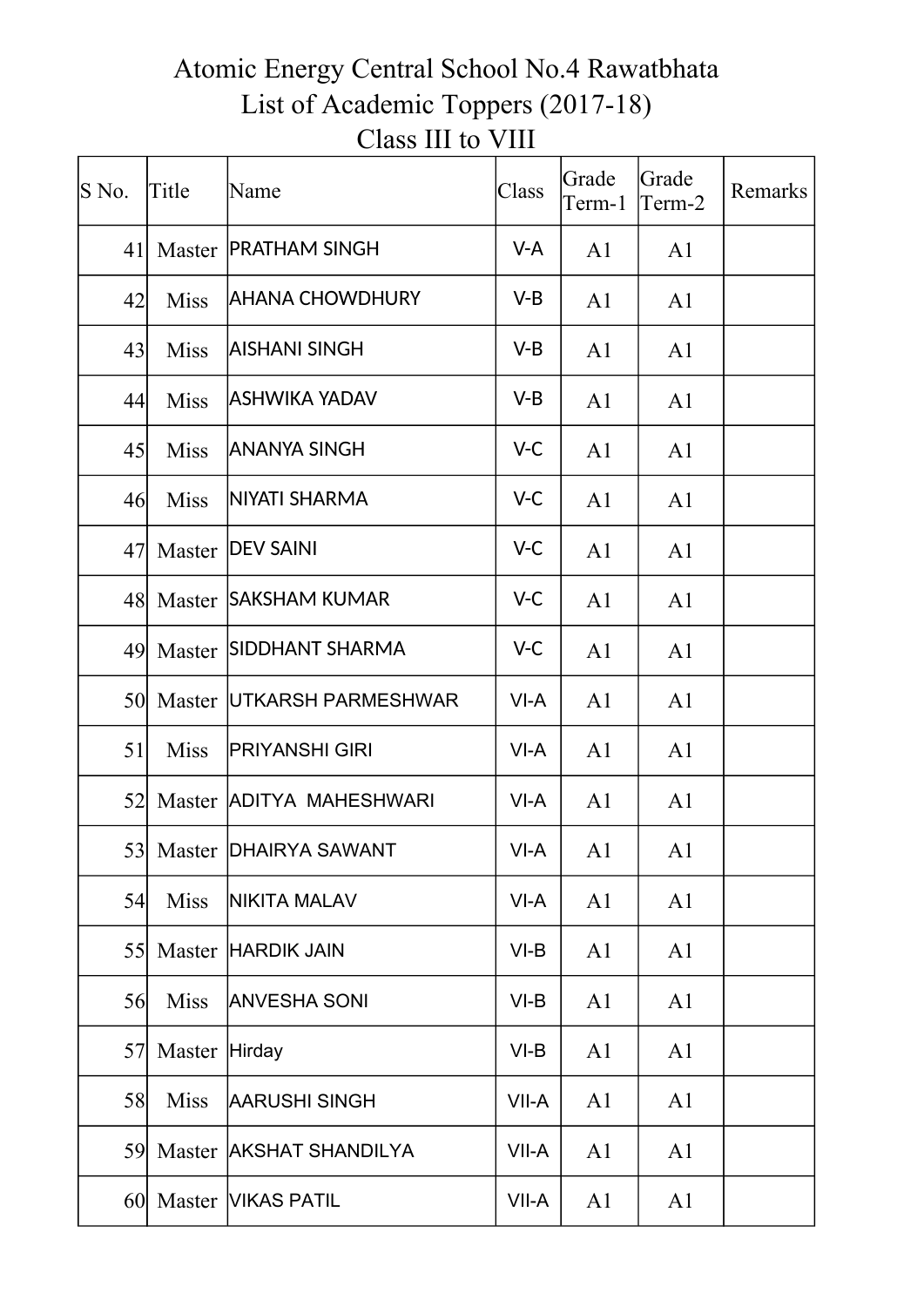| $\mathbf{\mathsf{S}}$ No. | Title       | Name                     | <b>Class</b> | Grade<br>$\text{Term-1}$ $\text{Term-2}$ | Grade          | Remarks |
|---------------------------|-------------|--------------------------|--------------|------------------------------------------|----------------|---------|
| 61                        | <b>Miss</b> | <b>DIVYANGI SASMAL</b>   | VII-B        | A <sub>1</sub>                           | A <sub>1</sub> |         |
|                           |             | 62 Master SHOBHAN GHADEI | VII-B        | A <sub>1</sub>                           | A <sub>1</sub> |         |
| 63                        | <b>Miss</b> | <b>AASHKA RAWAL</b>      | $VII-B$      | A <sub>1</sub>                           | A <sub>1</sub> |         |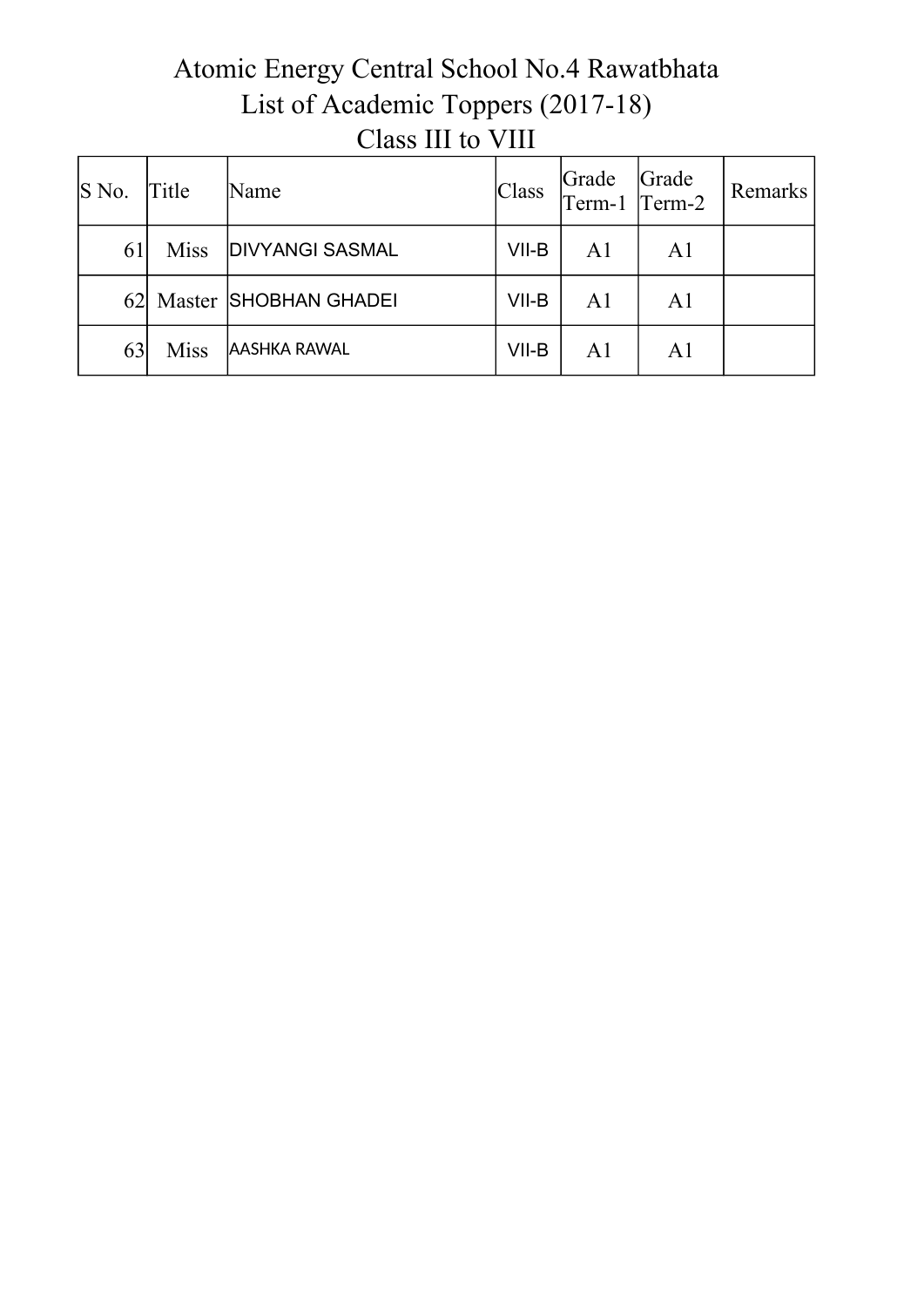| S No. | Title       | Name                      | Grade<br>Class<br>Term-1 |                | Grade<br>Term-2 | Remarks |
|-------|-------------|---------------------------|--------------------------|----------------|-----------------|---------|
| 64    | <b>Miss</b> | IMIMANSA SAINI            | VIII-A<br>A <sub>1</sub> |                | A1              |         |
| 65    | <b>Miss</b> | <b>MIHIKA MAHESHWARI</b>  | VIII-A                   | A <sub>1</sub> |                 |         |
| 66    | <b>Miss</b> | <b>RASHMI VIJAY</b>       | VIII-A                   | A <sub>1</sub> |                 |         |
| 67    | <b>Miss</b> | IBHUMIKA MEENA            | VIII-A                   | A <sub>1</sub> | A <sub>1</sub>  |         |
| 68    | <b>Miss</b> | AAYUSHI VERMA             | VIII-A                   | A <sub>1</sub> | A <sub>1</sub>  |         |
| 69    |             | Master ABHINAV MAHESHWARI | VIII-A                   | A <sub>1</sub> | A <sub>1</sub>  |         |
| 70    | <b>Miss</b> | <b>NIDHI</b>              | VIII-B                   | A <sub>1</sub> | A <sub>1</sub>  |         |
| 71    | Master      | <b>AYUSH MEENA</b>        | VIII-B                   | A <sub>1</sub> | A <sub>1</sub>  |         |
| 72    |             | Master KSHITIJ INDORKAR   | VIII-B                   | A <sub>1</sub> | A <sub>1</sub>  |         |

I/C Examinations Vice Principal Principal Principal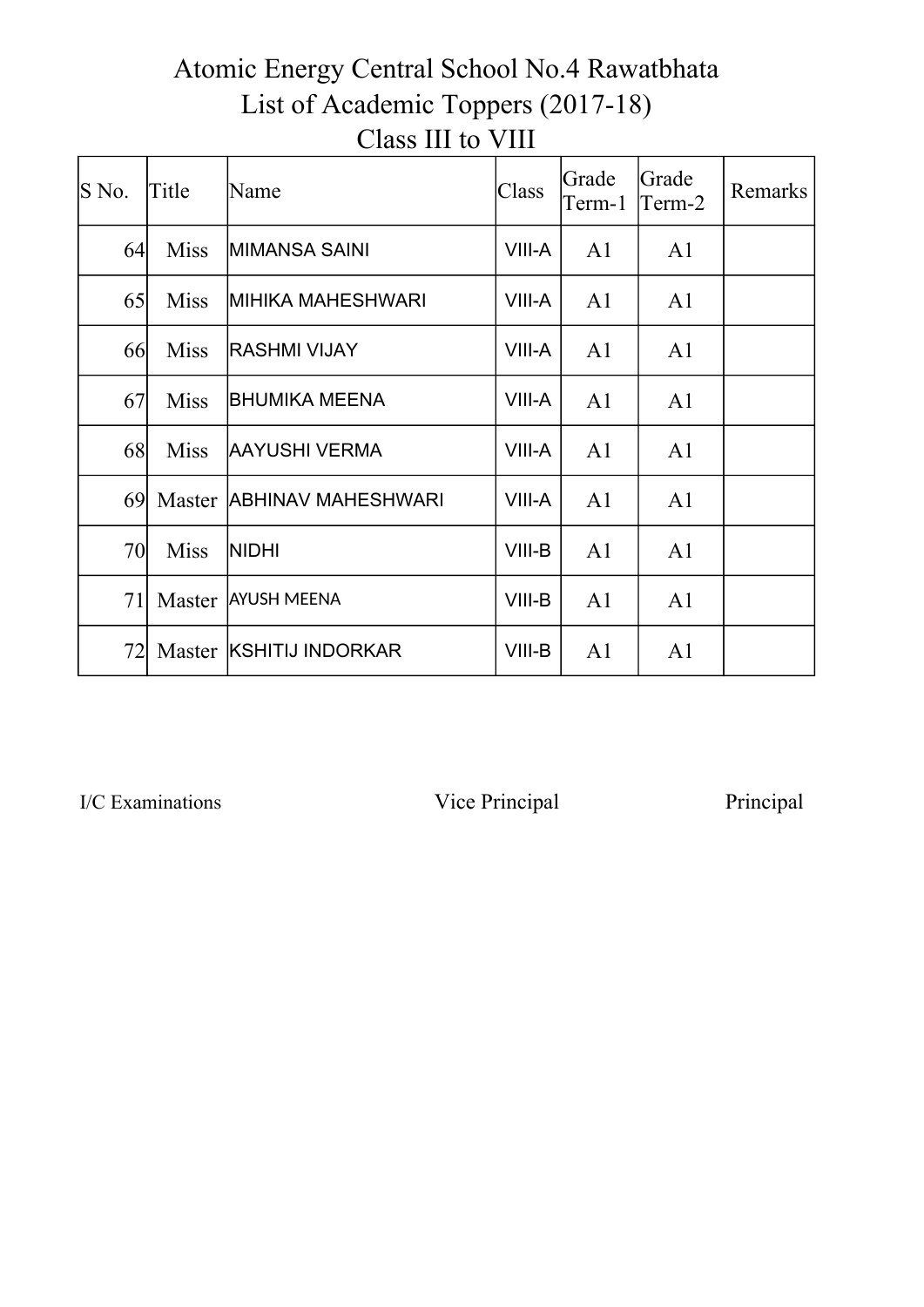| $\vert$ S No. Title |             | Name                        | Class  | Grade | Percentage of<br>Marks | Remarks |
|---------------------|-------------|-----------------------------|--------|-------|------------------------|---------|
| $\mathbf{1}$        | <b>Miss</b> | <b>ALANKRITA PARMESHWAR</b> | IX-A   | A1    |                        |         |
| $\overline{2}$      | <b>Miss</b> | <b>NEHA CHTURVEDI</b>       | $IX-B$ | A1    |                        |         |
| $\overline{3}$      | <b>Miss</b> | <b>PRANJALI RATHI</b>       | $IX-C$ | A1    |                        |         |
| $\overline{4}$      |             | Master   MONIL LODHA        | $IX-B$ | A1    |                        |         |
| 5                   |             | Master KARTIK SONI          | IX-A   | A1    |                        |         |
| 6                   |             | Master ANSHUL RATHODIA      | $IX-A$ | A1    |                        |         |
| $\overline{7}$      | <b>Miss</b> | <b>ANJALI SINGH</b>         | $IX-B$ | A1    |                        |         |
| 8                   | <b>Miss</b> | <b>AARUSHI GOYAL</b>        | IX-A   | A1    |                        |         |
| 9                   | <b>Miss</b> | <b>ANUSHKA DUBEY</b>        | $IX-B$ | A1    |                        |         |
| 10                  | <b>Miss</b> | <b>AARADHYA MNDRA</b>       | $IX-B$ | A1    |                        |         |
| 11                  |             | Master DHRUV DAGWAR         | $IX-B$ | A1    |                        |         |
| 12                  |             | Master VAIBHAV TIWARI       | $IX-C$ | A1    |                        |         |
| 13                  |             | Master SWAPNIL KAREL        | IX-A   | A1    |                        |         |
| 14                  | Miss        | MIMANSA AGARWAL             | $IX-B$ | A1    |                        |         |

I/C Examinations Vice Principal Principal Principal